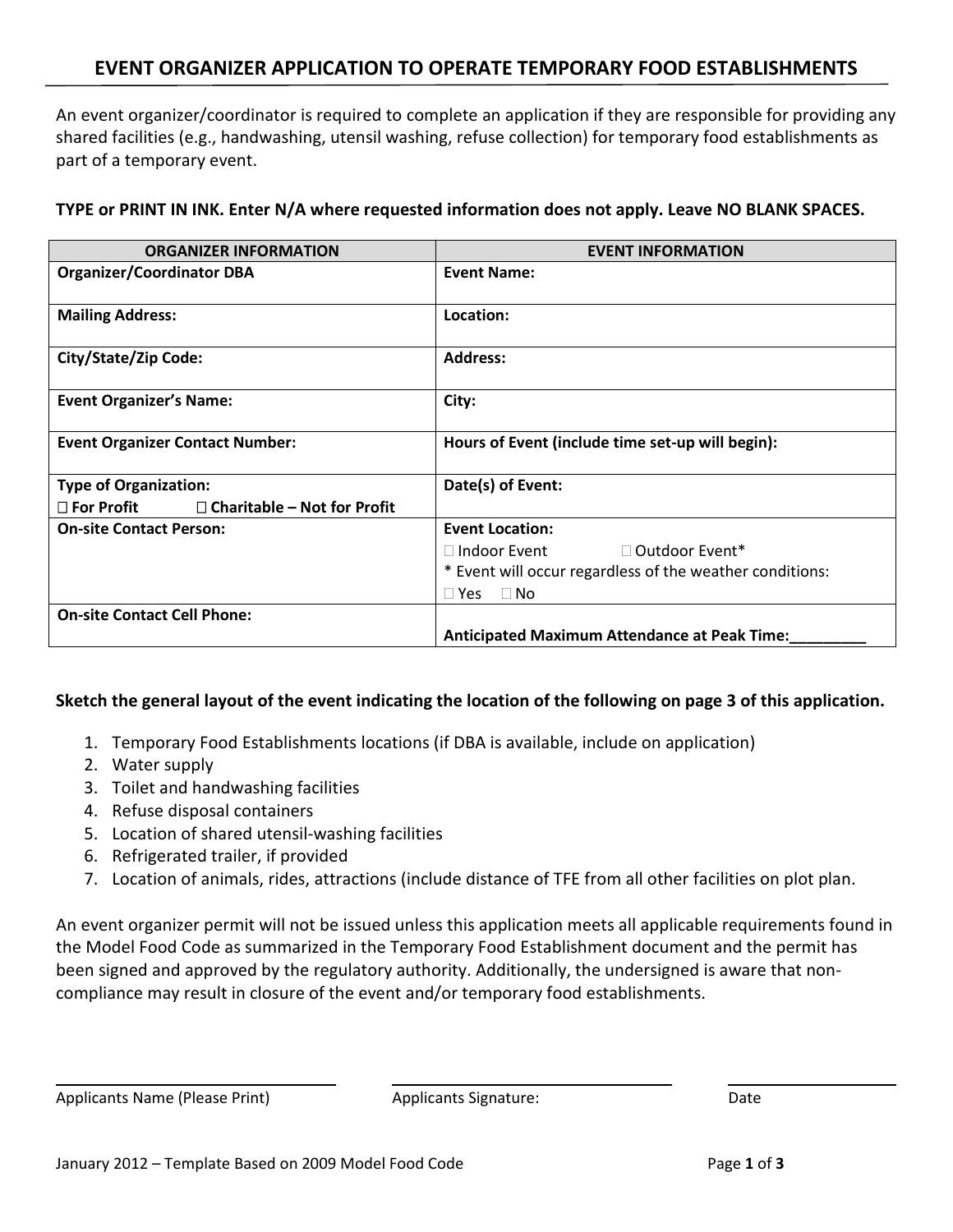| Number of temporary food establishments that will be participating in event: |                                                        |  |
|------------------------------------------------------------------------------|--------------------------------------------------------|--|
| <b>Utensil Washing</b>                                                       | <b>Food Storage</b>                                    |  |
| □ Provided by Event Organizer                                                | Refrigerated trailer provided for temporary food       |  |
| □ Provided by Food Booths                                                    | establishments □ Yes □ No                              |  |
| Type of sink:                                                                | Indicate location of refrigerated trailer on sketch.   |  |
| <b>Toilet Facilities</b>                                                     | <b>Refuse Disposal</b>                                 |  |
| # of Toilet Facilities that will be provided based on                        | Identify company responsible for refuse disposal:      |  |
| local building codes: ________                                               |                                                        |  |
| $\Box$ Portable $\Box$ Existing restrooms available                          |                                                        |  |
| # of toilets and handwashing facilities to be provided                       | Is there a central refuse collection site? Indicate on |  |
| for food employees: _____                                                    | plot plan<br>$\Box$ Yes $\Box$ No                      |  |
| Hand Soap, single-use towels, and trash receptacle                           |                                                        |  |
| must be provided at all handwashing sinks.                                   |                                                        |  |
| <b>Potable Water Supply</b>                                                  | <b>Liquid Waste Removal</b>                            |  |
| □ Public Water System                                                        | Identify responsible party for liquid waste removal:   |  |
| $\Box$ Non-public water supply (Results of most recent                       |                                                        |  |
| water test must be submitted).                                               |                                                        |  |
|                                                                              | Frequency of liquid waste removal:<br>per day          |  |
| <b>Electrical Supply</b>                                                     |                                                        |  |
| How will electricity be provided to TFE?                                     |                                                        |  |
|                                                                              |                                                        |  |
| Contact local building department for applicable requirements.               |                                                        |  |

Approval of this application by this Regulatory Authority does **not** indicate compliance with any other code, law or regulation that may be required (i.e., federal, state, or local). Additionally, the undersigned is aware that non-compliance may result in closure of the temporary food establishments.

## **DO NOT COMPLETE INFORMATION BELOW – FOR OFFICE USE ONLY**

| <b>Application Approved</b>            | Date | Reviewer Signature/Title |
|----------------------------------------|------|--------------------------|
| $\Box$ Yes $\Box$ No* See reason below |      |                          |
|                                        |      |                          |
|                                        |      |                          |
|                                        |      |                          |
|                                        |      |                          |
|                                        |      |                          |
|                                        |      |                          |
|                                        |      |                          |
|                                        |      |                          |
|                                        |      |                          |
|                                        |      |                          |
|                                        |      |                          |